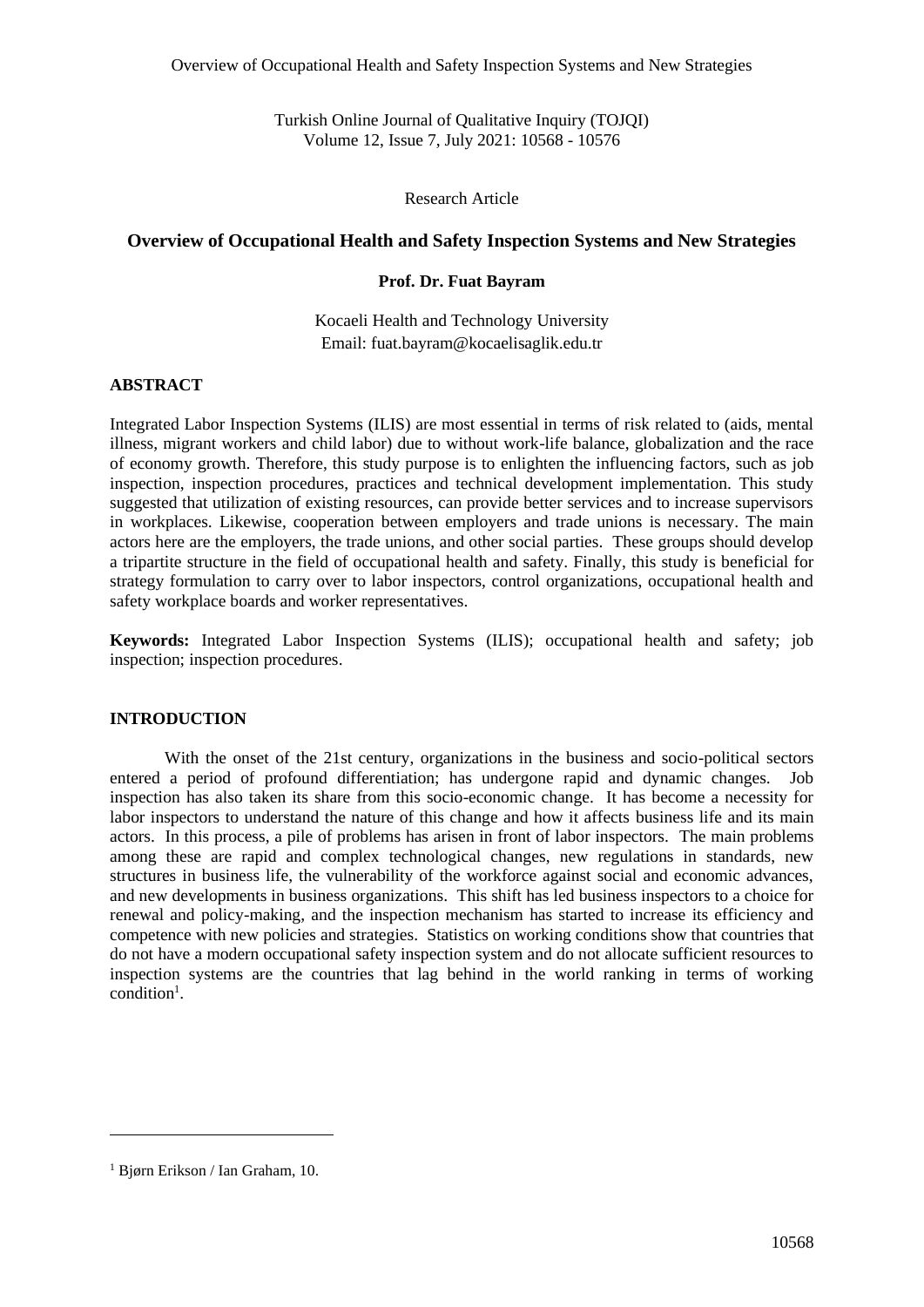On the other hand, the role of business inspection is also being re-addressed. While

many work inspection systems continue to support protective labor legislation, they are still discovering their potential to develop new strategies. Business inspection systems maintain operations in a social, economic, technological, medical and legal environment. The elements mentioned in this environment are intertwined. Nowadays, even though business inspection systems have many similar roles, authorities and intervention methods, organizational structures and management modes vary widely. This is due to the fact that labor inspection organizations are a part of the general civil administration of the countries in which they are located. The traditions, procedures, political and administrative cultures of the countries also affect the structure of labor inspection organizations. According to the Job Management Convention No. 150 and in its accompanying Recommendation 158. the labor inspection organization is considered in conjunction with the national labor management organization (Ministry of Labor and/or Ministry of Social Affairs or equivalent organizations). Convention 81 does not contain any clear or explanatory provisions in this regard. It is stipulated in the Convention that the control and inspection of labor inspection is held by a central authority (again, as a rule, the Ministry of Labor) (art.4). Article 6 of the Convention states that the labor inspectors are public officers, their status and conditions must be secure in employment; it has adopted its independence from government changes and negative external factors. This is an important condition for business inspection execution that has been adopted worldwide. It is possible for the inspection system to be heterogeneous in the member countries within this structure of the International Labor Organization. The situation is more complicated in the member countries of the International Labor Organization, which have a federal structure. In federal states such as *Australia*, *Canada* and *the United States*, the heterogeneous structure is valid in some states; the system may vary between states. Although article 3/1-c of Convention 81 is ignored in the labor inspection practice, it is in fact a very important provision; it envisages notification of defects or errors of supervisory system and competent authorities. Similarly, article 6/1-c of the Convention No. 129 on Labor Inspection in the Agricultural Sector goes further. Accordingly, the labor inspection organization, along with the authorities, should present certain recommendations for the development of laws and regulations. If this task is carried out properly and dynamically, it can be a major factor in social development. Labor inspectors are the first representatives of governments in the business world. They guarantee the existence of a single state in their respective workplaces. Liberalization, deregulation and political trends tend to undermine the importance and impact of this main task. However, with the direct information provided by the business community, they constantly update their actions, allowing labor inspectors to be prepared for new developments. Making the best use of this task requires social dialogues in an ongoing process in organizations. These social dialogues should be led by the labor inspector and encouraged by their superiors. Labor inspectors also have an active role in the preparation and subsequent stages of occupational health and safety regulations. Representatives of the inspection institution may perform this task in a national business advisory board platform. In countries such as *Denmark*, *Norway*, *the United States* and *Germany*, supervisory organisations appear to have taken such role in the creation of occupational health and safety legislation<sup>2</sup>.

### **I. TRADITIONAL SUPERVISON MODELS**

### **a) Generalist Model**

In the generalist model, labor inspectors have broad responsibilities. Labor inspectors are authorized and responsible not only in the field of occupational health and safety, but also in working hours, holidays and other legislation aimed at protecting the worker (e.g. migrant workers and informal work). In these systems, a significant portion of the labor inspectors carry out inspections, especially in the areas of wages and social insurance. In these systems, the labor inspectors also have duties and powers in industrial relations, conciliation and arbitration. In *France* and other countries that follow the French model, labor inspectors take on a task similar to the judicial one, thus acting as a *social* 

<sup>2</sup> Von Richthofen, 33.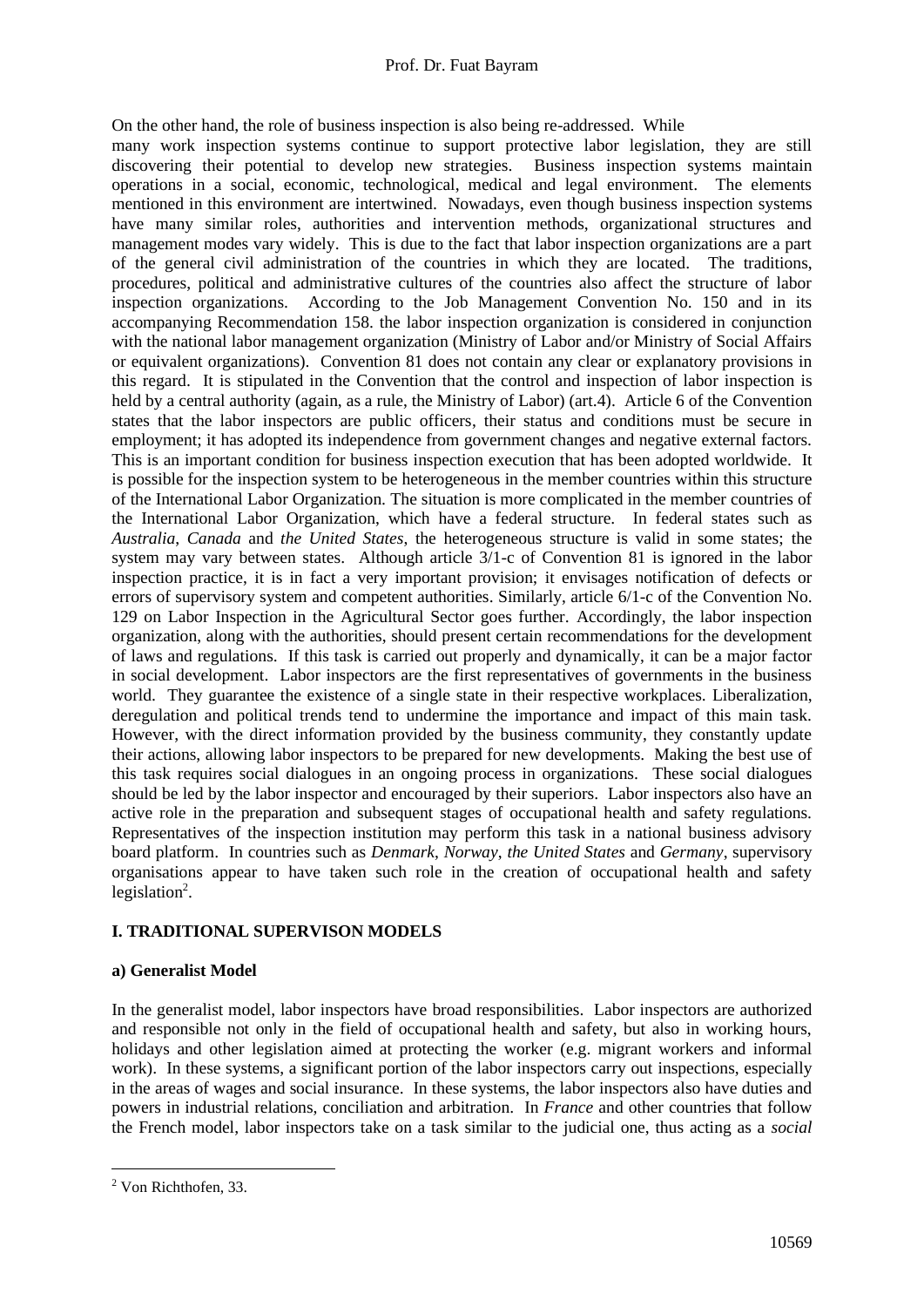*judge*. The termination of employment contracts of workplace union representatives can be given as an example. In this model, labor inspectors can be accountable to the government as well as local governments. This pattern is followed in Portugal, Spain, and most French and Spanish-speaking countries. The Japan Bureau of Labor Standards also has these broad responsibilities<sup>3</sup>.

### **b) Anglo-Scandinavian Model**

The general feature of this model is that inspectors are assigned and authorized especially in the field of occupational health and safety and general working conditions. *Scandinavian countries* originally established this model by adopting the 1975 *British* model. Later on, *Ireland* and *New Zealand* also adopted this model<sup>4</sup>. In *Sweden*, which follows the same model, national occupational health and safety inspectors work under the Working Conditions Authority, and these inspectors are also responsible to a tripartite national assembly. Sweden limits the scope of labor inspection only to occupational health and safety; does not allow labor inspectors to intervene in matters other than occupational health and safety<sup>5</sup>.

The current system in England was created by the establishment of new institutes and improving the old situation with the Health and Safety at Work Act of 1974. Two new institutions have been established regarding occupational health and safety with the Health and Safety at Work Act (HSWA). These two main institutions are the *Health and Safety Commission* (Occupational Health and Safety Commission - HSC) and the *Health and Safety Executive* (Occupational Health and Safety Administration - HSE)<sup>6</sup>.

Health and Safety at Work Commission, which has legal autonomy, is the main institution responsible for enacting and implementing legislation on occupational health and safety in England. The main duty of the Health and Safety at Work Commission is to take and implement the necessary measures to protect the health, safety and welfare of the workers, to conduct research, produce information and provide suggestions for the development of laws and standards related to the task it undertakes in this regard, and to control dangerous and explosive substances. Food safety, port and air safety, pollution and consumer-related areas are outside of their scope of duty. The Commission does not directly and actively implement the Health and Safety at Work Law. The implementation of the law is carried out by the Health and Safety at Work Administration and local authorities, which are the operational arm of the Commission. Health and Safety at Work Administration is a sub-unit of the Health and Safety at Work Commission and is charged with implementing the occupational health and safety policies determined by the Commission<sup>7</sup>. There are advisory committees operating under the Health and Safety at Work Commission. Each of the advisory committees is specialized in its own industrial field or in certain hazardous and harmful substances and provides assistance and advice to the Commission. Committees were classified according to their expertise and sectors.

Most of the different inspectorates in the United Kingdom are being united under the umbrella of the Health and Safety at Work Administration. The UK restricts its mandate to occupational health and safety only. The Health and Safety at Work Administration is an excellent example of the labor inspection system. They can both investigate and make criminal charges (file criminal charges). The inspectors carrying out the occupational health and safety inspections are organized under three different directorates that are affiliated to the Health and Safety at Work Administration. These directorates are the Field Operations Directorate (FOD), the Hazardous Installations Directorate (HID), and the Nuclear Facility Inspection Department (Nuclear Safety Directorate - NSD). Labor inspectors work in the Health and Safety Management - Operations Department within the body of the Health and Safety at Work Commission.

<sup>3</sup> Von Richthofen, 38.

<sup>4</sup> Von Richthofen, 39.

<sup>5</sup> De Baets, 40.

<sup>6</sup> Ellis, 54.

<sup>7</sup> Görücü, 90.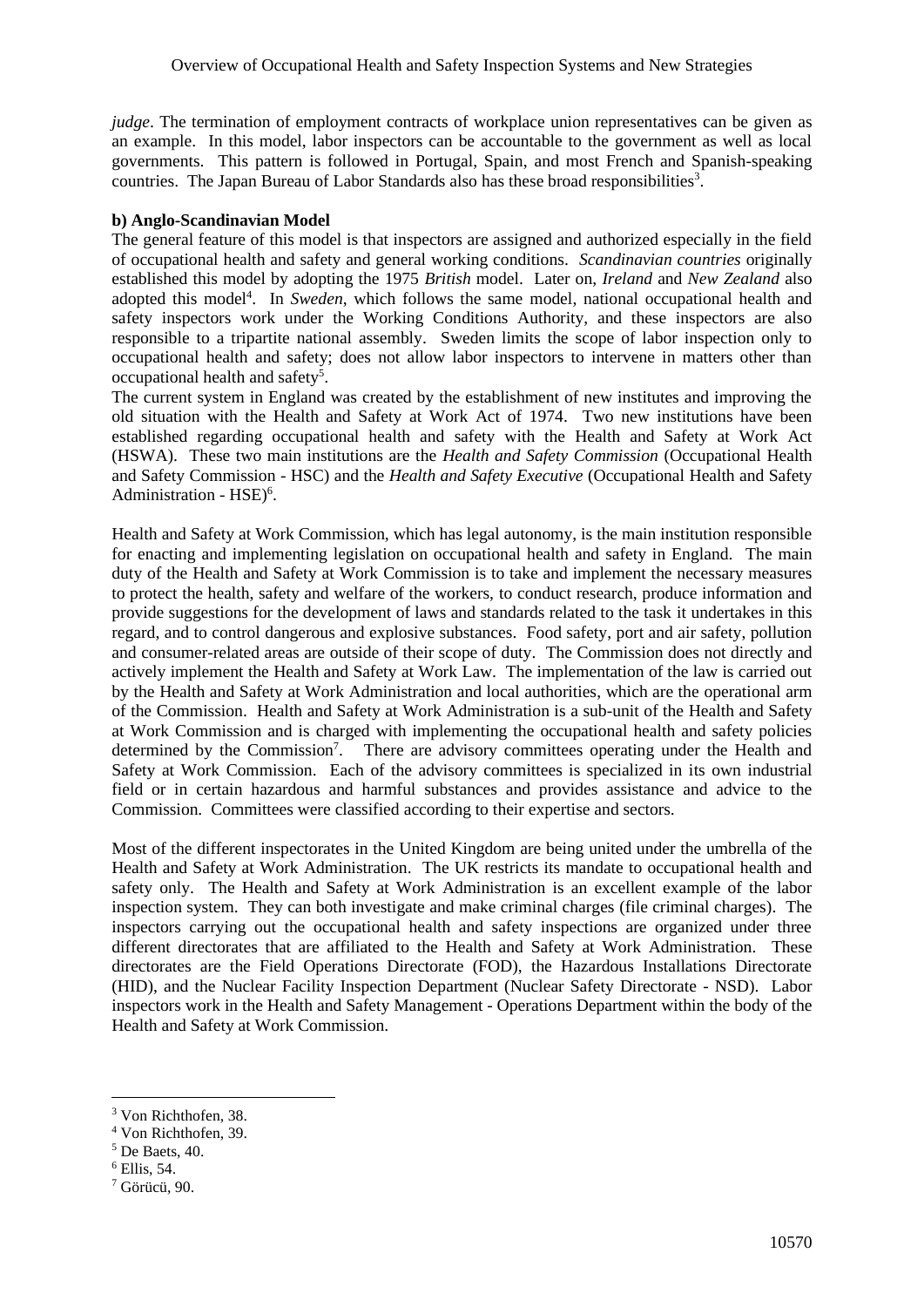Important duties and responsibilities have also been granted to local authorities within the British Health and Safety at Work Administrative System. The British Health and Safety at Work Act has left task of implementing and imposing sanctions of its own and its other legislation related to occupational health and safety to the local administrations along with the Health and Safety at Work Administration.

In Finnish law, the general competent authority in terms of occupational health and safety inspection is the Occupational Health Service established within the Occupational Health and Safety Department. The purpose of this service is to advance occupational health and safety standards and practice. For this reason, this system applies control tactics and techniques with result-oriented management tools. The Finnish Occupational Health Service is essentially a preventive health system. The aim of occupational health protection is to establish a healthy and safe workplace environment. The Health and Safety at Work Law obliges every employer to purchase health services from a public health unit or a private health clinic of the company (if the number of employees is sufficient and the necessary conditions exist). The Occupational Health Service is obliged to convey professional and relevant recommendations to employers and workers; its duties are to impose and disseminate this information to the business community. It especially focuses on preventing biological, chemical and physical risks. Most attention has been directed to industrial accidents. The reason is to protect the health and working capacity of workers. In addition, the Service tries to prevent bad habits such as drinking, smoking and aggression in the workplace. In Finland, healthcare services are mainly provided by municipal health centers. In addition, current occupational safety and health institutions or integrated services are also concerned with occupational safety and health<sup>8</sup>.

The first task of the Occupational Health Service is workplace inspections. Workplace inspections, one of the most important activities aimed at protecting occupational health, provide information about the risks that may arise about work and working conditions and enhance the meaning of this on the health of workers. The other duty of the Service is to provide information and guidance. Within the scope of this duty, both employees and employers are informed about health risks, occupational accidents and the issues to be done in order to prevent risks. Health examinations are also among the duties of the Occupational Health Service. Preliminary examination and periodic health examinations are carried out in case it is suspected that some elements in the workplace will cause specific risky diseases or health-related accidents. In particular, reviews include measuring workers' ability to work, specific circumstances that pose a risk of illness, and the functional capacity of the hourly wage worker<sup>9</sup>.

The Finnish Occupational Health Service system aims to identify, promote and support the working capacity and working ability of all people at all stages of their careers, throughout their working life. For this purpose, observations and measurements are made that cover work methods, working conditions and the work environment. As a result of these observations and measurements, solutions such as changing the work of the worker, changing the working hours, applying rehabilitation can be decided. Disabled employees working in the workplace are also within the scope of the Occupational Health Service. It can offer treatment or rehabilitation to disabled workers if necessary<sup>10</sup>.

In *Holland*, the labor inspectorate is not accountable to a tripartite assembly, but its responsibilities are limited. The mandate and jurisdiction of the labor inspection organization are largely related to occupational health and safety in Holland. Similarly, in Austria there is a labor inspection system with the same concept. This system is centrally managed and directed. However, there is a separate system of agricultural labor inspection organized in the states $11$ .

<sup>8</sup> Mikko Hurmalainen, 22.

<sup>9</sup> Hurmalainen, 22.

<sup>10</sup> Hurmalainen, 22.

<sup>11</sup> Von Richthofen, 39.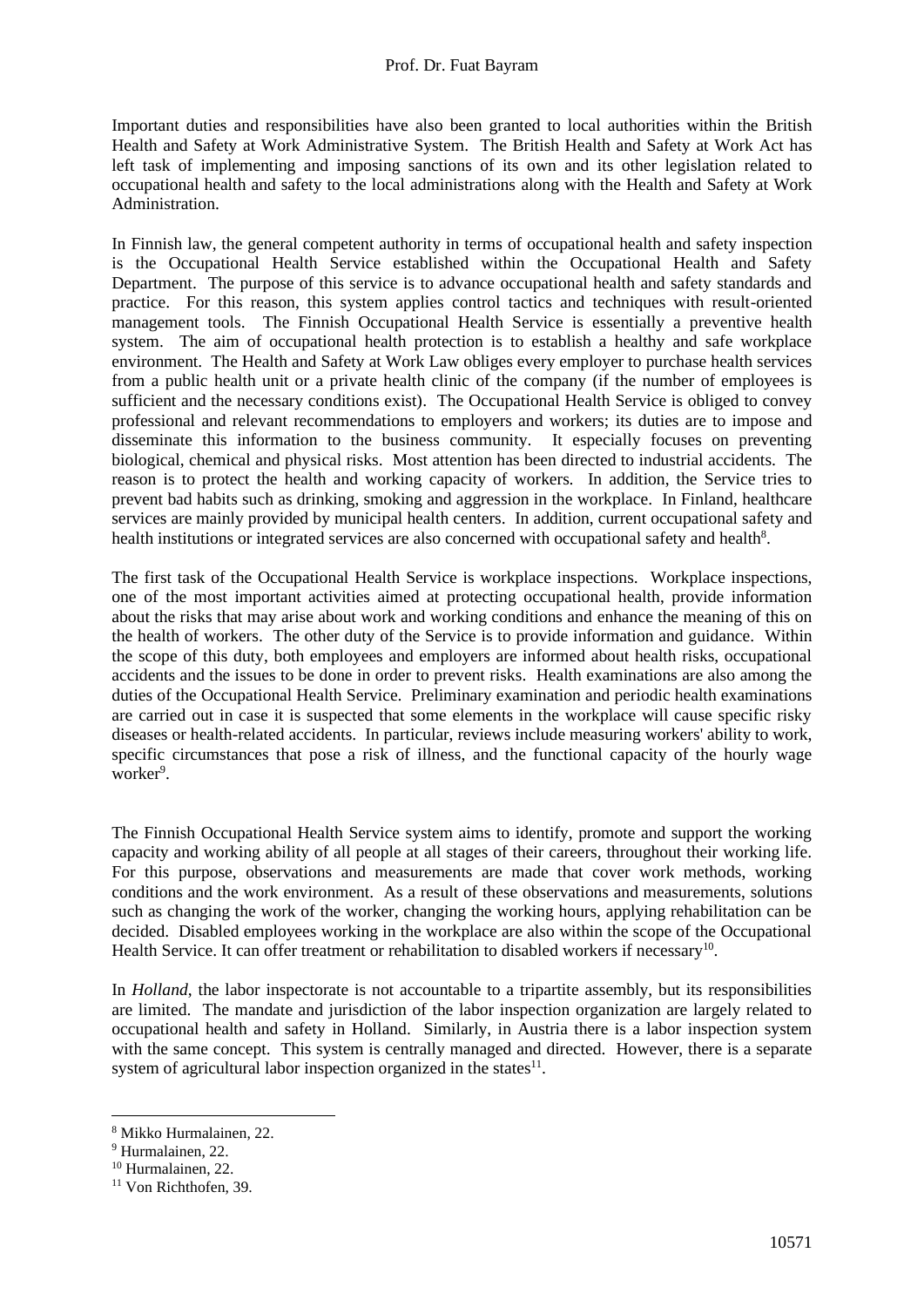The primary function of Labor Inspectorate of Holland is to check compliance with the labor law. In this context, the Labor Inspection Board is also responsible for providing the policy-making departments with relevant information to the Ministries and the Assembly. Policy-making institutions use the information conveyed to them by the Labor Inspection Agency while doing their own work. The Labor Inspection Institution, which was in a regional structure until April 1, 2003 and worked as a workplace branch, started to serve at the national level after this date. The Agency has departments named construction directorate, industry directorate, public services directorate, commercial services directorate, main damage control directorate and labor market corruption directorate. The Institution also has support units. The Inspection Support Directorate embodies all the supporting activities of the institution (personnel affairs, IT, finance, special support)<sup>12</sup>. The inspection system in Holland has been restructured by determining a new approach in the context of information services on occupational health and safety. According to the new regulations, the labor inspectorate's website provides information on legislation and general problems for the relevant parties<sup>13</sup>.

*In Belgium*, labor and social inspectors get their authority from the Labor Inspection Act of 8.12.1972. More than one type of inspection has been regulated in this law. International Labour Organization experts strongly criticized the lack of a fully integrated work inspection system in 1978 and 1985. The Belgian Royal Commission on Social Security proposed an organization called the general social inspectorate service, but this was not concluded. There has been a trend towards more uniformity since 1989. With the amendment made in the labor inspection law, the authority and responsibilities of labor inspectors were aligned with the Convention No. 81. Thus, the exchange of information between different institutions has been improved. The necessary coordination between labor inspectors was achieved in 1993 with a formal cooperation protocol $14$ .

### **c) Federal Model**

The general features of this inspection model are that it includes a wide range of inspection responsibilities; includes all legislation on worker protection, along with occupational health and safety. It has been authorized by labor inspectors, local governments and authorities. *Austria*, *Brazil*, *Canada*, *Germany*, *India*, *Switzerland* and *the United States* are more or less compatible with this model. They are not involved in arbitration or conciliation. In *Canada*, the responsibility of labor inspectors is divided between federal authorities and central government in terms of nationwide activities (for example, railroads and cross-provincial organizations). It is applied in a similar way In *Australia* and *Switzerland*. Although *the United States* labor inspection system does not directly comply with any model, it is more like a federal model. The Occupational Health and Safety Act (OSHA) is directly responsible for labor inspection in more than half of the states. It has the authority to oversee the activities of the health and safety inspectors in other states<sup>15</sup>. Federal Occupational Health and Safety Administration inspectors are solely responsible for occupational health and safety. While the Spanish labor inspection system is organized and guided under the general model, the Italian labor inspection system has some features from the federal model. In *Italy*, authority and responsibilities regarding labor inspection are shared between the central government and local health authorities. In some states in *Nigeria*, the central government is in charge of the business control<sup>16</sup>.

While the authority to develop legislation in Germany belongs to the Federal Ministry of Labor, the task of implementing, monitoring and supervising the legislation related to working life belongs to the Central Inspection Boards established within the State Ministries of Labor. The authority and duty to implement all policies related to the inspection of working life belongs to the central inspection boards. The responsibility to monitor the implementation of the state-level labor legislation lies with the State Occupational Safety Authority (Landesanstalt für Arbeitschuts-LafA), the Government

<sup>12</sup> Labour Inspection Board, Holland Legistlation 15.

<sup>13</sup> Ellis, 56.

<sup>14</sup> De Baets, 40.

<sup>15</sup> Elaine L. Chao / John L. Henshaw, 18.

<sup>16</sup> Von Richthofen, 39-40.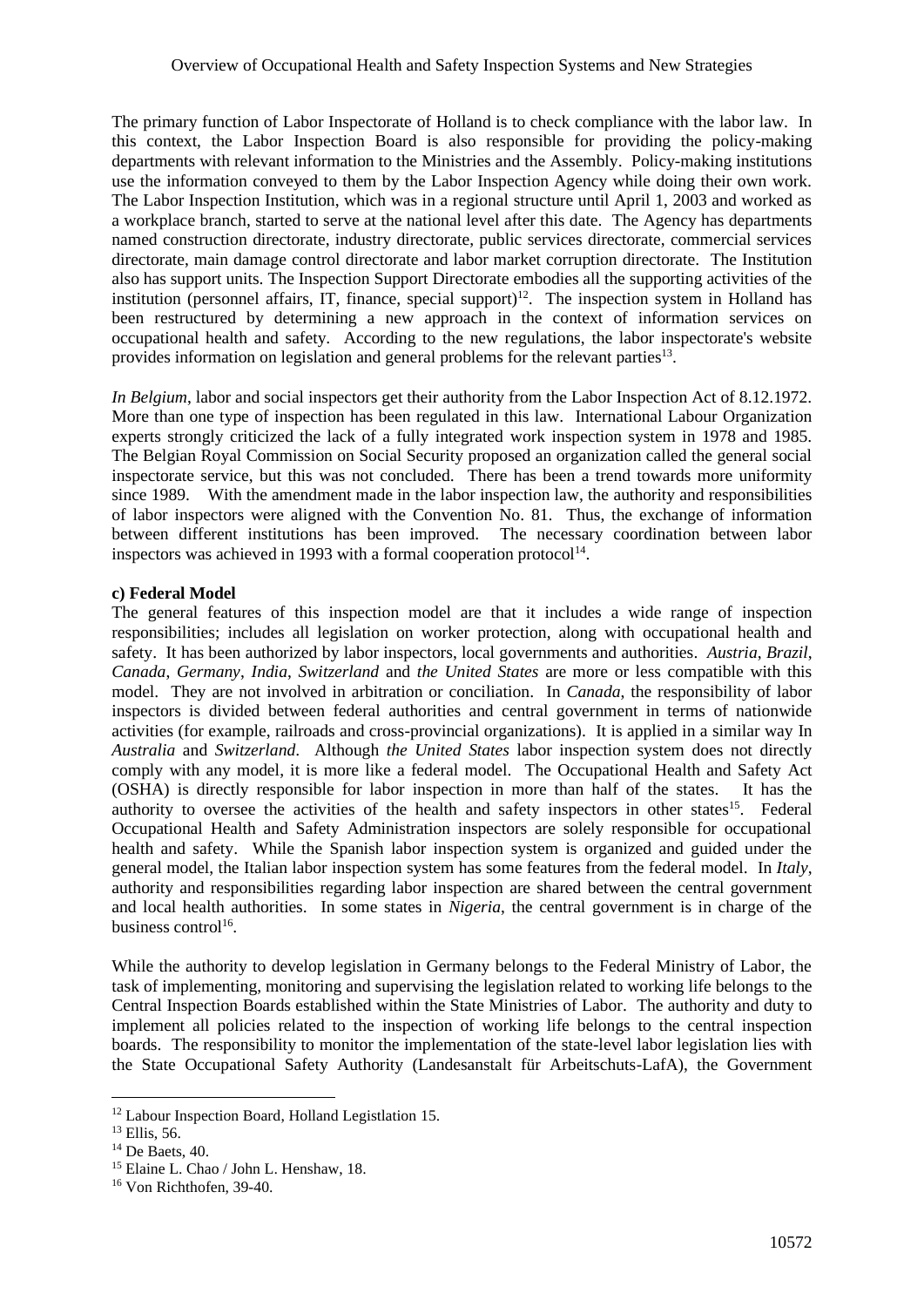#### Prof. Dr. Fuat Bayram

Occupational Safety Authority (Staatliches Amt für Arbeitscuts-StAfA) and the Regional Administrations (Regierungsprasidenten-Rpen) $17$ . . State Occupational Safety Authorities are responsible for identifying occupational health and safety issues, conducting research on occupational health and safety, developing programs and providing consultancy services. To carry out the management and inspection duties regarding occupational health and safety, ensure the implementation of occupational health and safety measures in workplaces, determine risks together with regional authorities and to create programs for them, organize the work of the social partners in the process of creating the occupational health and safety legislation and to provide consultancy services on this subject. fall within the work duty scope of the Government Occupational Safety Authority. Central Inspection Boards are responsible for supervising environmental legislation as well as occupational health and safety legislation. State ministries have regional directorates and provincial directorates. Provincial directorates in the surrounding provinces are subordinate to the Regional Administrative Offices established in certain provincial centers. Regional Directorates of Administration organize regional occupational safety institutions, ensure information exchange, and try to ensure that practices on occupational health and safety are of the same standard. Labor inspection units operate under the Regional Administrative Presidencies. In Germany, the inspectors of the Central Labor Inspection Board in the state centers perform the inspection service throughout the state, and the inspectors in the Regional Administration Presidencies perform the inspection service throughout the region. Controllers, on the other hand, perform some inspection duties on a provincial basis. Inspection services are not provided at provincial directorates or lower levels.

Since Australia is a federation, occupational health and safety legislation is enforced by state governments; the central government is only concerned with the occupational health and safety of workers in the federal government. In other words, each state and region has its own labor inspection agency. The federal government also has a separate inspectorate for its workers. At the federal level there is the tripod Australian Security and Compensation Council. This is to coordinate national initiatives on occupational health and safety and workers' compensation<sup>18</sup>. In South Australia, labor inspectors deal with occupational health and safety and industrial relations. Inspectors are grouped among themselves as industry teams and country teams. Each group consists of inspectors who are experts in different fields. They are also supported by the senior advisors in each risk area<sup>19</sup>.

# **II. NEW STRATEGIES**

A more effective inspection system can be established by separating harmonized tasks from others through a functional approach system. Although the French supervisors describe themselves as generalists, they are highly specialized in industrial relations with regard to worker protection. German labor inspectors are qualified as experts. The functional approach also enables the implementation of important developments and changes in the inspection system. Despite all this, a general international consensus on worker inspection systems has not yet been achieved<sup>20</sup>. In *Brazil*, 10 steps are foreseen to strengthen labor inspection. These steps can be listed as structure and organization, allocation of resources, training, setting priorities, consolidating inspections, publicizing best practice, providing management systems and the necessary tools to labor inspectors, working in partnership, networking and prevention that will create a culture<sup>21</sup>.

The problems encountered in the occupational safety inspection in African countries arise from the fragmented inspection organizations. *Uganda* has a dual inspection system. While the inspection of factories is centralized, inspection of other workplaces is not centralized at the local authority level. This prevents incompatibility and effective cooperation. Dual inspection systems could not meet the

<sup>19</sup> Von Richthofen, 41-42.

<sup>17</sup> Ceran, 14.

<sup>&</sup>lt;sup>18</sup> Patterson, 48.

<sup>20</sup> Von Richthofen, 41-42.

<sup>21</sup> Moure, 39.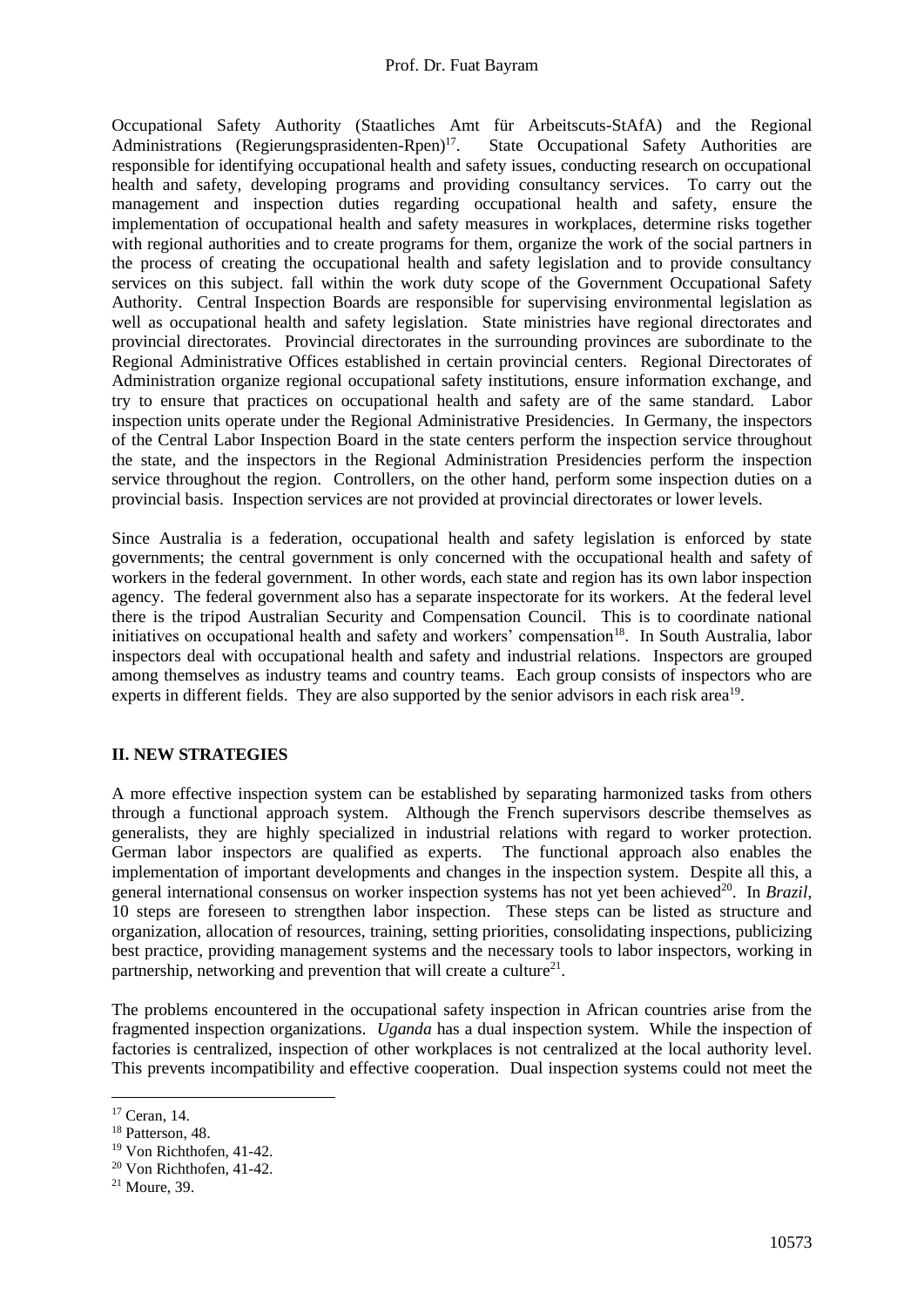#### Overview of Occupational Health and Safety Inspection Systems and New Strategies

needs of workers and employers; it even led to an increase in bureaucracy and confusion. In *Sudan*, all inspection services were transferred to regional and state governments by the central government. This is the same in *Ethiopia*. Inspections have weakened considerably in terms of co-operation and coherence when central governments have delegated the authority of inspection services to regional or federal states.

In many African countries, the number of job inspectors has been reduced by 20-40% due to public service reforms, savings, the discontinuation of the appointment of new supervisors, and the failure to fill natural-cause gaps (death, retirement). In *Kenya*, for instance, the number of supervisors has declined by 30% (from 175 to 124) as a result of public sector reforms. On the other hand, the responsibilities of labor inspectors have increased in line with new demands and changing business  $environment<sup>22</sup>$ .

The most important aspect in the development process of job inspection systems in the 1990s was the approach towards the integration of tasks under a single inspection service. This development was more prevalent in the transition economies of central and eastern Europe. Union inspections, employment conditions, illegal migrant labor, and labor controls are included in the scope of these new structures. The *Baltic countries* and *Bulgaria* have successfully combined occupational health and safety inspections within the Ministries of Health with general labor conditions inspections. Other countries also tend to follow this policy. In some applications, even further, occupational health and safety inspections and social security inspections are combined, as in some states of *Australia* and *New Zealand*. The themes of these functional combinations are not just to achieve more efficiency; it is also about being more effective. In order to implement the prevention policy, it is necessary to establish, develop and strengthen an integrated inspection system. Occupational health and safety issues are under the responsibility of different inspection units; it is not possible to talk about a preventive policy that is effectively and efficiently organized by assigning different administrative responsibilities to different, irrelevant and non-cooperative services. In contrast, when bringing together employment-related activities under the umbrella of labor inspection (as in *Hungary*, *Kenya* and *South Africa*), inspection performance consolidates and strengthens the prevention capacity of the system both quantitatively and qualitatively<sup>23</sup>.

Risks specific to AIDS, child labor, rural informal economy, agriculture, construction and mining sector require a holistic approach. For these reasons, work inspection requires well-coordinated systems under a unified central authority. A process of holistic change focused on management systems is essential for work inspection. One of the options necessary to improve production and competition is the mobilization and use of job control resources. In addition, it is essential to manage work inspection systems in line with knowledge and skills and to make them more effective in education and research and development. *Republic of South Africa* and *Kenya* can be given as examples of integrated and successful occupational safety inspection systems. In South Africa, a single service operates and managerial decisions are made at local levels, where inspectors are not expected to be experts but are knowledgeable of all general business conditions and aspects of occupational health and safety. After the merger of the services, especially in 2002 - 2004, the work inspection system increased the production / results ratio by 100% by using the same number of resources (capital and people). The Kenya Tripartite Labor Inspection Project (KTLIP) was built on the ILO Convention No. 81 and focuses on general business conditions, business relations, solutions, employment services, basic occupational safety, health, hygiene and welfare. The project increased the work inspection production/result ratio by more than 500%. The strategy implemented in Kenya was initially created with the participation of social partners (government, employees and employers); This has created an effective cooperation and synergy in inspection. The top management at the

 $22$  Nyambari, 30.

<sup>23</sup> Von Richthofen, 42-43.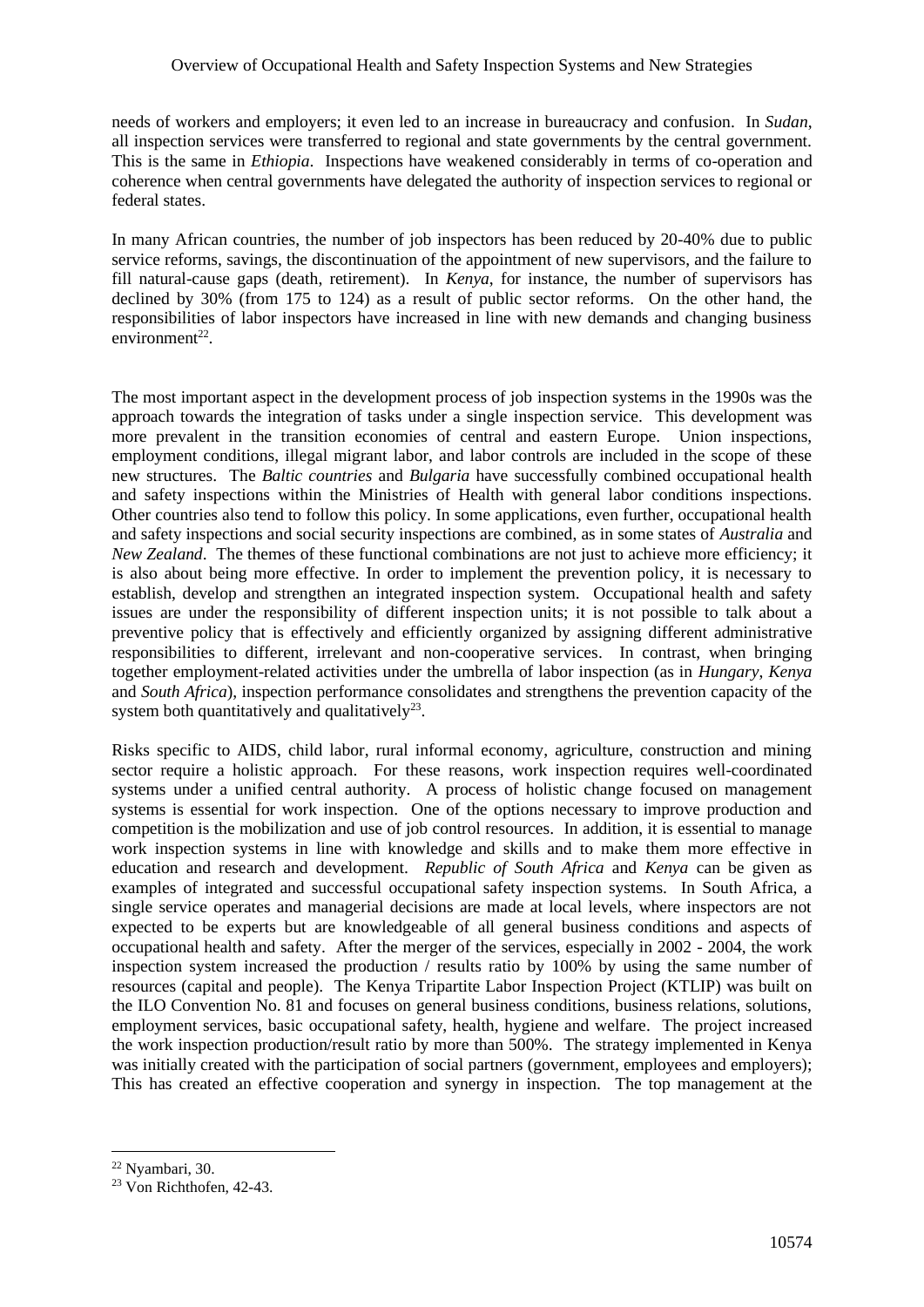National level was accepted as the second in the project; local authorities and labor inspectors were involved in the project in the final stage $^{24}$ .

# **CONCLUSION**

In a conclusion, Integrated Labor Inspection Systems (ILIS) are more needed in the face of new risks (aids, mental illness, migrant workers and child labor) that have increased in recent years due to changes in working life, globalization and growth of the world economy. The purpose of the combined job inspection is to integrate the authorized management units, inspection procedures and practices and technical elements in a consistent manner. This system also aims to be at the center of existing resources, to provide better services and to increase supervisors in workplaces. To achieve this, cooperation between employers and trade unions is necessary. Integrity requires success at four levels (operational level, sectoral strategic level, national political level, and global political level). The combined supervisory system should be applied at global level together with ILO, UN, EU and other regional structures and governments. the business system components should create a synergy with the government in its framework with a holistic approach. The main actors here are the employers, the trade unions, and other social parties. These groups should develop a tripartite structure in the field of occupational health and safety. Finally, in this area, this strategy is carried over to labor inspectors, control organizations, occupational health and safety workplace boards and worker representatives<sup>25</sup>.

## **References**

- 1. Albracht, Gerd : Integrated Labour Inspection Systems: The Strategy Of The ILO, GCLI.
- 2. Ceran, Canpolat : German Labor Inspection System I, Labor Inspection Bulletin, P.16 (January-April 2002).
- 3. Chan, Magdalene /
- 4. Hin, Ho Siong : Providing A Safe Workplace The Singapore Experience, GCLI.
- 5. Chao, Elaine L. /
- 6. Henshaw, John L. : OSHA Inspections, OSHA 2098, U.S. Department of Labor, 2002 (Revised).
- 7. Work and Social
- 8. Ministry of Security : Turkish Translation of Certain Parts of the Dutch Legislation in the Field of Occupational Health and Safety Compatible with the EU Acquis (Labour Inspection Board Publication).
- 9. De Baets, Philippe : The labour inspection of Belgium, the United Kingdom and Sweden In A Comparative Perspective, International Journal of the Sociology of Law, 31 (2003).
- 10. Ellis, Adrian F. : Occupational Health and Safety Inspection in Western Europe: Policies, Practices, Experiences. http://www.ilo.org/public/english/dialogue/actrav/publ/140/9.pdf.
- 11. Erikson, Bjørn /
- 12. Graham, Ian : Shared Interests: Unions and Labour Inspection, The Global Challenges of Labour Inspection.
- 13. Görücü, Mehmet
- 14. Nuri : Comparison of Occupational Health and Safety Inspection Systems in Turkey and England, Unpublished Master Thesis, Istanbul Technical University, Institute of Science and Technology, Ankara 2004, 90.
- 15. Huber, Elsbeth : Labour Inspection in Austria, [www.arbeitsinspektion,gv.at.](http://www.arbeitsinspektion,gv.at/)
- 16. Hurmalainen, Mikko : Occupational Safety and Health Administration in Finland, Modern Labour Inspection In The 21st Century, ILO Conference Report, Riga, Latvia, 28-30 October 2002.
- 17. Husberg, Wiking : Labour Inspection In Russia And The CIS, GCLI.

<sup>24</sup> Nyambari, 31.

 $25$  Albracht, 67.